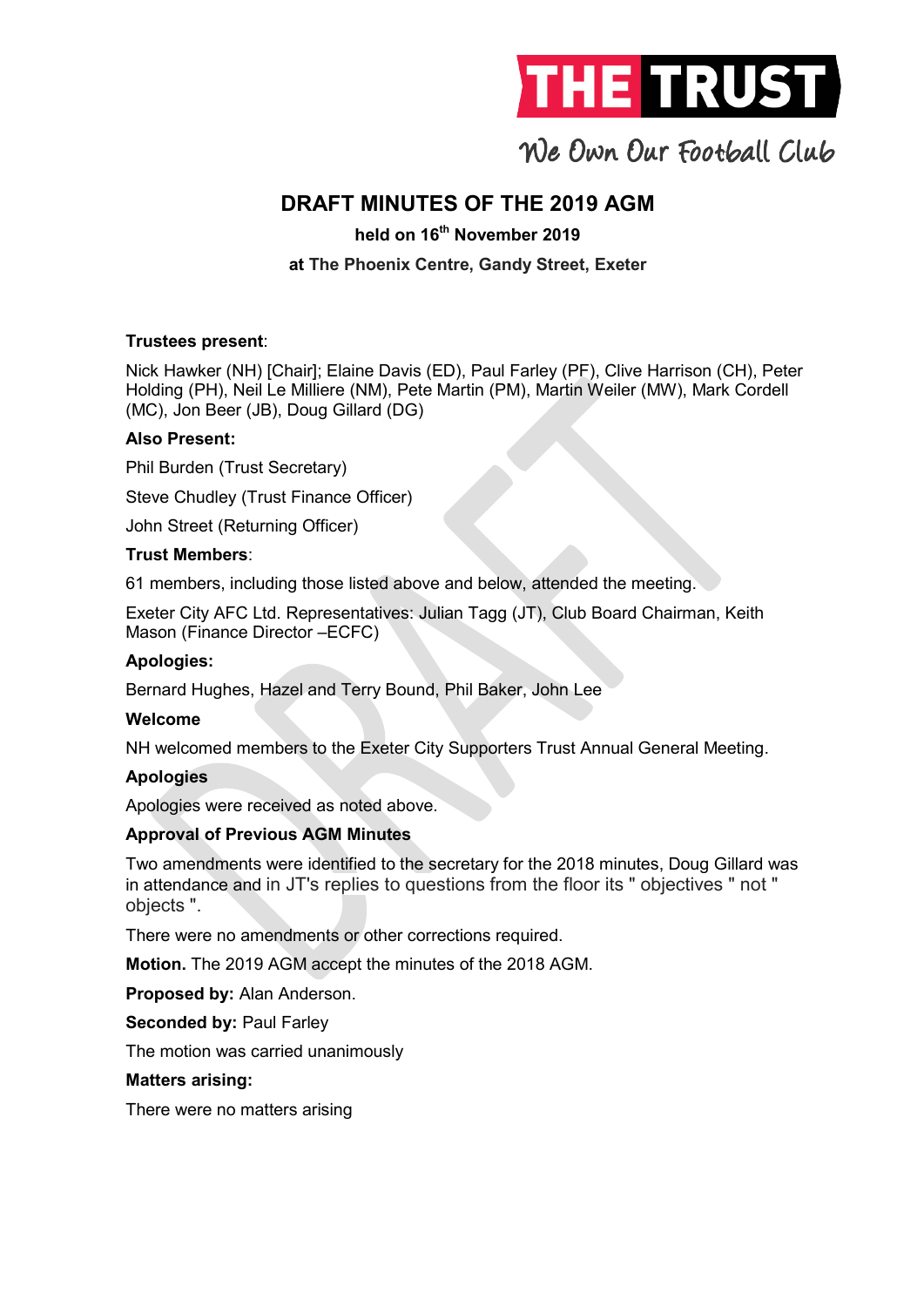

### Trust Board Finance Report

PH thanked Stephen Bright (Trust Auditor), Simon Gould (Accountant) and Steve Chudley (Trust Finance Officer) for their work in preparing the Trust Accounts. The Accounts presented, which showed that amount paid across to the Club had reduced by approximately £20k, had been approved by the Trust Board. It was proposed that the membership approve acceptance of the Trust Accounts.

Proposer: Neil LeMilliere

Seconder: Will Beer

CARRIED UNANIMOUSLY

Reappointment of the Trust Auditor

Proposal: To re-appoint Stephen Bright as auditor for the Exeter City Supporters Trust

Proposer: Dr Dave Treharne

Seconder: Mark Cordell

CARRIED UNANIMOUSLY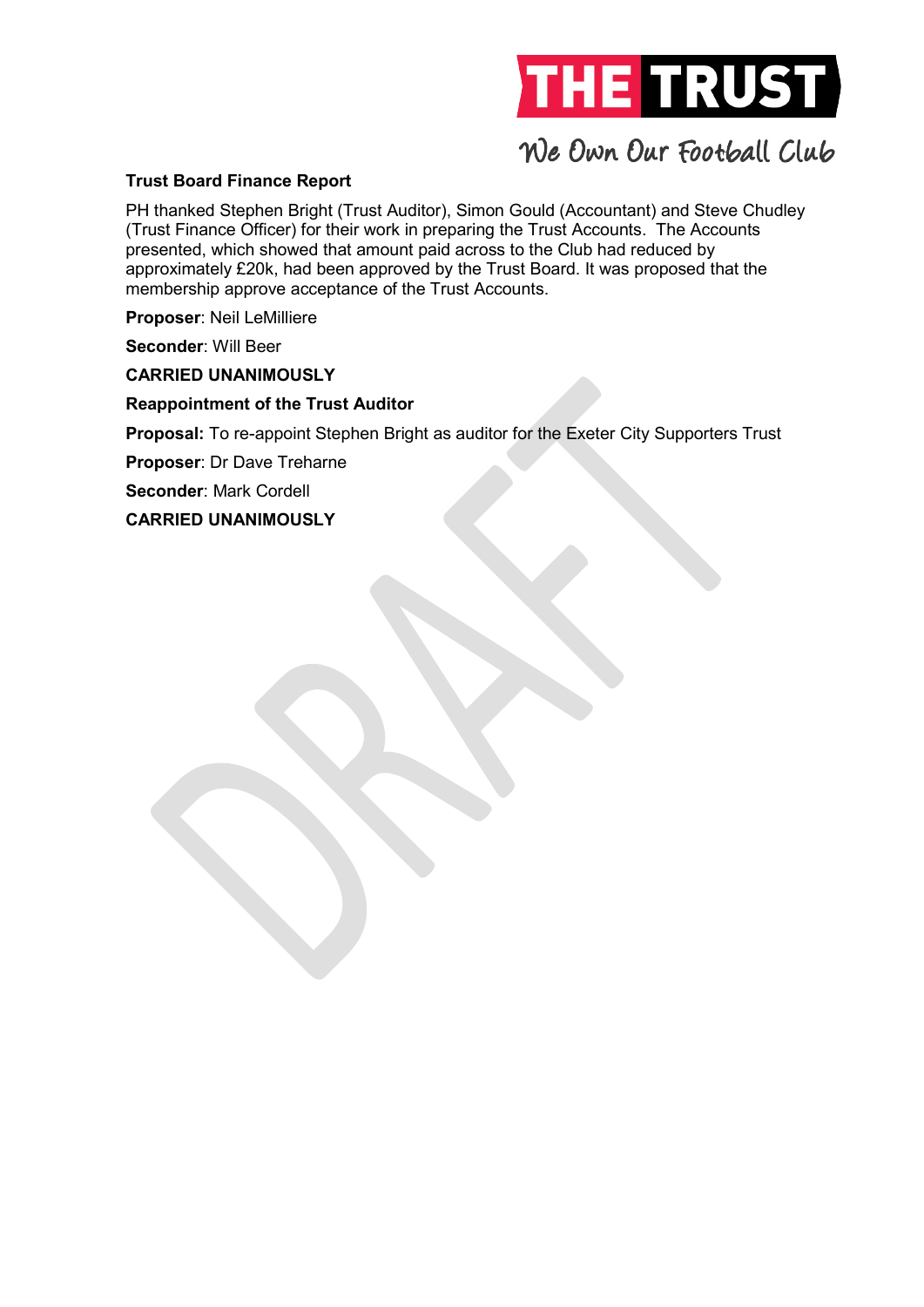

### Club Finance Director's Report

### Keith Mason – Finance Director

Keith Mason gave a presentation based upon the ECFC Balance Sheet and Income Statement (Appendix 1).

KM spoke to the ECFC budgetary process. Annually a rolling 5-year budget is produced predicting the profits, losses and cash position. This is refined into a detailed 1-year budget which is scrutinised by the trust and the club boards before being agreed. This budget includes a detailed cash flow statement.

Then on a monthly basis Management accounts are produced together with a 3-year cash prediction and then quarterly we recalculate the expected outturn for the year.

It was noted that the current playing budget relies upon known windfalls from player sales and should future player sales be reduced the current playing budget is unsustainable. It was stated that a joint trust club working group is already looking at options including boosting revenue and reducing costs.

Questioned about where our playing budget compares to the other League 2 teams it is estimated that we are around  $11^{th}$  or  $12^{th}$ . Following a question from the meeting KM confirmed that contingency plans are in place should the situation change following Flybe's takeover.

The creditor's due after more than one year is made up mostly of the loan by the trust to the club which is not expected to be repaid.

KM stated that the Club Board had agreed only short form accounts would be lodged with Companies House.

The Chair thanked KM for his presentation.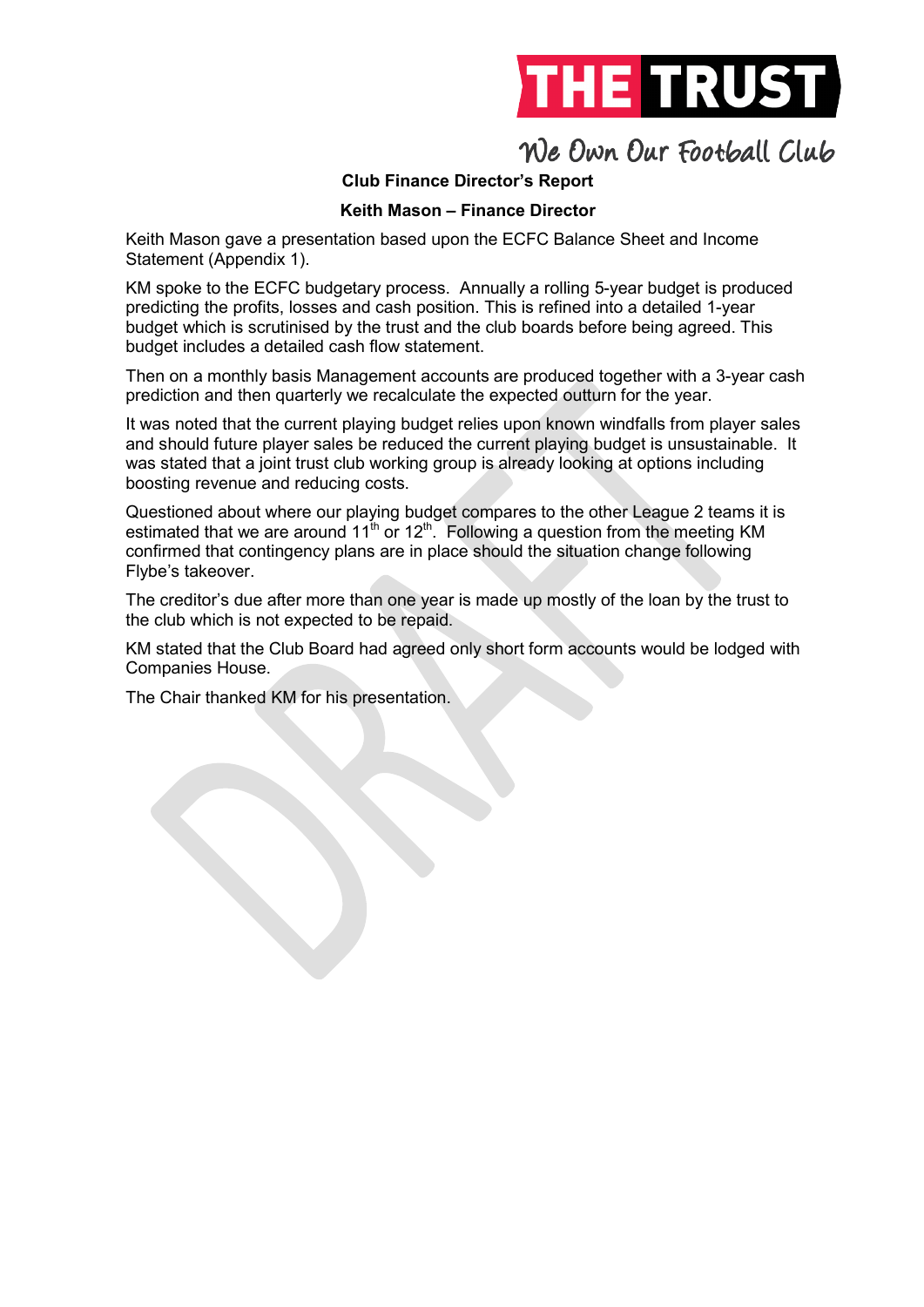

### Club Chairman's Report

### Julian Tagg – Chairman of the Club Board

JT spoke to his report (Appendix 2) speaking about four topic:

- Club
- Academy
- City Community Trust (CCT)
- Current Position

JT noted that in the longer term the Trust would need to decide on its strategy for the club going forward with the options being:

- We could do nothing and accept where that takes us.
- We could review our model, seek external investment, not in the same way of pretty much every other club I hasten to add, but perhaps along the lines of the German model.
- We could move house

Following questions from the meeting

- JT stated that he believed there was an increasing recognition of the issue with compensation payments under EPP and the potential for changes.
- JT stated that further moves to purchase OTR would depend upon the capitol available to the club.

The Chair thanked JT for his presentation.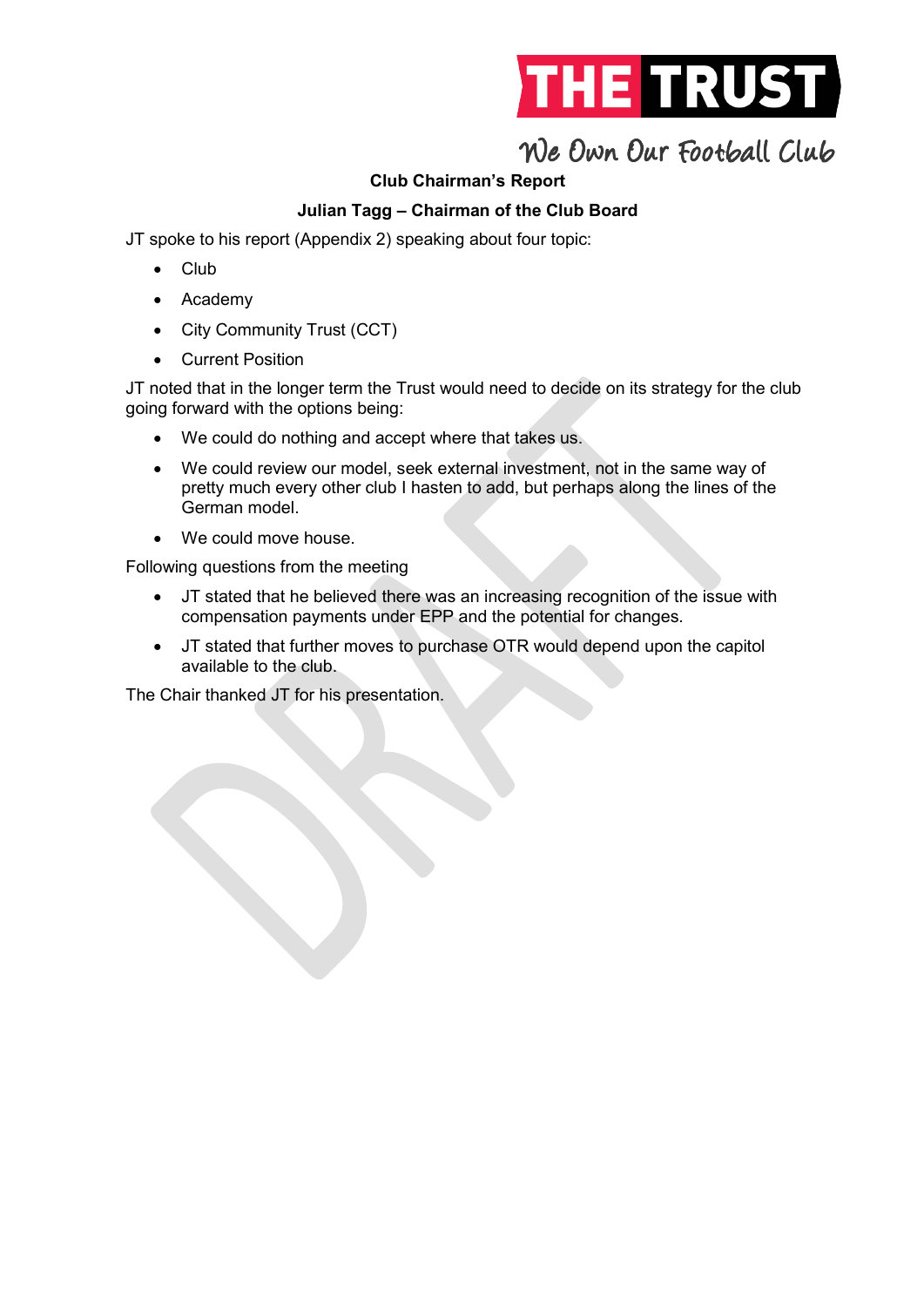

### Trust Board Election

John Street, The Returning Officer for the Trust, declared that there were five vacancies on the Trust Board for elected candidates. The Trust Board received 8 valid nominations, 1 further nomination was declared invalid and therefore an election was called. There were a total of 827 ballot papers returned which equates to a 26.5% turnout. The votes cast for each candidate were:-

- Will Barrett 446
- Julen Beer 362
- Ed Gallois 353
- Clive Harrison 508
- Richard Knight 570
- Neil Le Milliere 584
- Yasmin Western 539
- Alistair Yates 249

Therefore Will Barrett, Clive Harrison, Richard Knight, Neil Le Milliere and Yasmin Western were declared as elected to the Trust Board.

The Chair congratulated the successful candidates and thanked all the candidates for putting themselves forward for election and their enthusiasm for the club and the trust during the election.

### Member Resolutions

The Secretary informed Members that three resolutions were proposed. The first was submitted by the Trust Board, the second by Malcolm Tipper and the third by Dr David Treharne.

### Resolution 1

### Proposed by the Trust Board

The Trust Board currently elects 3 Trustees to represent the Trust on the club board of directors. Each of these 3, plus the Trust Chairman, has full voting rights on any and all matters being considered by the Club Board and represents 50% of the total voting potential, i.e. the Trust have parity with those Directors proposed by the Club Board and approved by the Trust Board.

The Trust Board would like to formalise this arrangement into distinct roles that represent the core values and interests of the Trust. These roles would carry role descriptions and targets that will make them accountable to the Trust Board.

To this end we propose to add a rule under the section Trust Board Meetings, to say:

The Trust Board may appoint 3 elected Trustees to serve upon the Exeter City FC Club board in the roles of:

- Director of Supporter Engagement
- Director of Community Engagement
- Director of Finance & Governance

These appointments will run for periods of 12 months.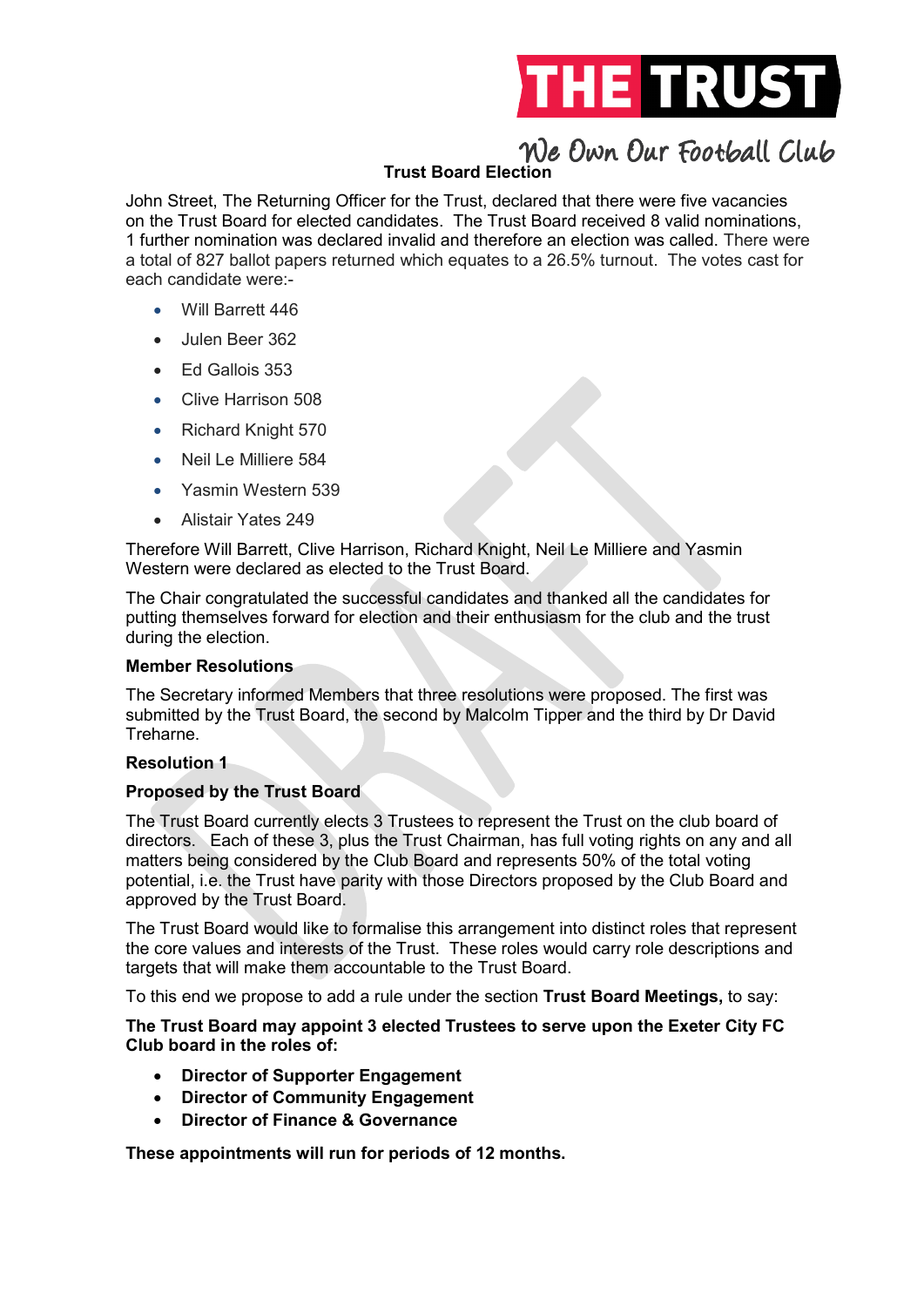

In the event of no such suitable elected Trustee wishing to fill any or all these roles the Trust Board may consider an appointment, through a process of recruitment, a suitable Member to do so or consider an alternative role, with appropriate role description and targets, that is more suited to the current requirements of the Trust Board or Club Board .

NH gave a general introduction into the need for qualified candidates with the necessary skill sets to serve on the Club Board. These appointments are for a twelve month period based upon a role description. The governance group has been working on roll descriptions for all Club Board directors. However it noted that elections to the trust board are free to all eligible members and the trust board does not always have the necessary skills set. In this situation co-option for a fixed period is an option.

The meeting proceeded to vote on Resolution No 1. Resolution No 1 was approved with 4 abstentions.

### Resolution 2

#### Proposed by Malcolm Tipper

The Exeter City Supporters Trust welcomes the recent announcement by the Labour Party to give fans a much greater say in how their clubs are run and its pledge to ensure that the Premier League invests 5% of the income it receives for television rights into grassroots football to improve facilities and pitches and support the next generation of players and coaches. The Trust calls upon any future Government to undertake these pledges.

#### Malcolm Tipper spoke in support of his resolution

Good afternoon ladies and gentlemen. Firstly i would like to thank the trust's board for allowing this motion to be discussed. I have been a trust member for several years and a fan since 1960. I would imagine many of you have been involved in grass roots football, either as players, coaches, parents or volunteering in some capacity. When one of my sons was 7 he expressed an interest in playing football so i took him along to an open morning at the beginning of a season for Frome collegians, my local club at the time. Over 40 seven year olds turned up and as the parents left i realised just the coach and I remained. I offered to help despite no experience of coaching and the peak of my footballing career being as a centre half for Stoke Hill Juniors, Oh and 5-aside games on the tarmac by the side of St James Park. Fortunately lack of experience or skill has never been a barrier so I supported my son's relatively short football career as assistant coach. This involved visiting many local clubs and school playing fields where there would be no nets, white lines, linesmen without flags, no first aid kits or trained first aiders and worst of all the dog shit. Probably some of these things have improved but running a club however small can be expensive, Frome Collegians ran under 8 through to under 16 teams both boys and girls.

I now live in Teignmouth and have been to watch them a few times, good to see former Grecian Geoff Breslan still playing. Teignmouth play in step 7 of the football pyramid but are unable to progress even if they won their league as their facilities are not at the appropriate standard and would cost a considerable amount to get to the right level. This state of affairs is mirrored across the country and contrasts starkly with premier league club facilities and seems unfair and when I reflect on Chelsea's hardball stance over compensation for Ethan Ampadu it doesn't seem likely that clubs will voluntarily support local clubs financially.

That why i was heartened by the Labour Party's policy that if elected they would take 5% of TV revenue from the premier league clubs to pass down the pyramid to improve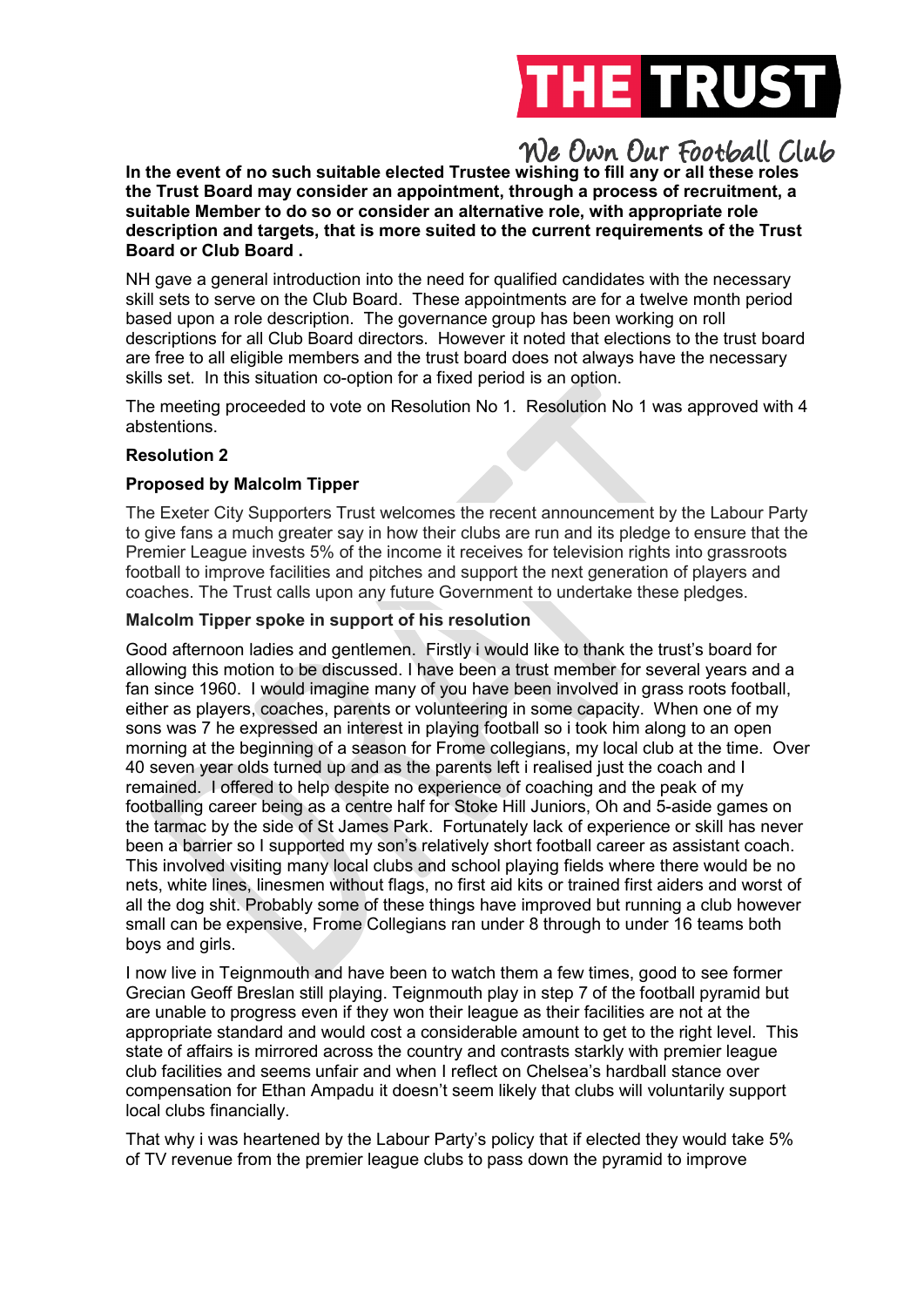

facilities at grassroots level. I didn't want it to get lost amongst Brexit, the NHS or immigration.

The last 3 year deal saw the premier league receive 5.136 billion pounds and the new deal will be even higher as BT and Amazon fight for an even bigger share of Sky's coverage.

5% of just over 5 billion pounds would be a huge sum for local football and allow them to invest in facilities that will improve standards for players and supporters.

I don't have any real allegiance to any premier league club with the exception of Southampton as my wife was born and brought up there and we watched the golden years of Matt Le Tissier, the Nicky Law of his day

So

I might have to exempt Southampton as they will need all their money for a new Goalkeeper, Full back, Centre back, Attacking midfielder and Striker.. Having said that it could be the parachute payment that they'll be getting.

Also part of the Labour policy was to give fans a much greater say in how their clubs are run which for us Exeter City fans is already in place but for most of the other 91 league clubs is a distant dream. I should have said 90 teams and i am sure greater involvement by supporters in the affairs of Bury FC would have seen them survive as Exeter City survived thanks largely to supporter involvement.

I haven't seen any details but I am sure the Exeter City model would provide a great blueprint. Should you decide to support this motion I would like to see it sent to

- Exeter's next MP (just in case it isn't Ben Bradshaw)
- Supporters Direct (not to be confused with sports direct)
- The PFA and
- The Premier League and any other bodies that the trust recommends.

Thank you for listening.

Comments received from the meeting included:

- Whilst the 5% figure was precise the wording of the rest of the resolution was quite vague.
- How does this motion fit with the trust model?
- The resolution reflected some elements of the five points within the recently published FSA Fans Manifesto.
- Was the trust happy to be seen to associating with one political party?

The meeting proceeded to vote on Resolution No 2.

- In Favour 27
- Against 5
- Abstain 18

Resolution No 2 was approved.

### Resolution 3

### Proposed by Dr David Treharne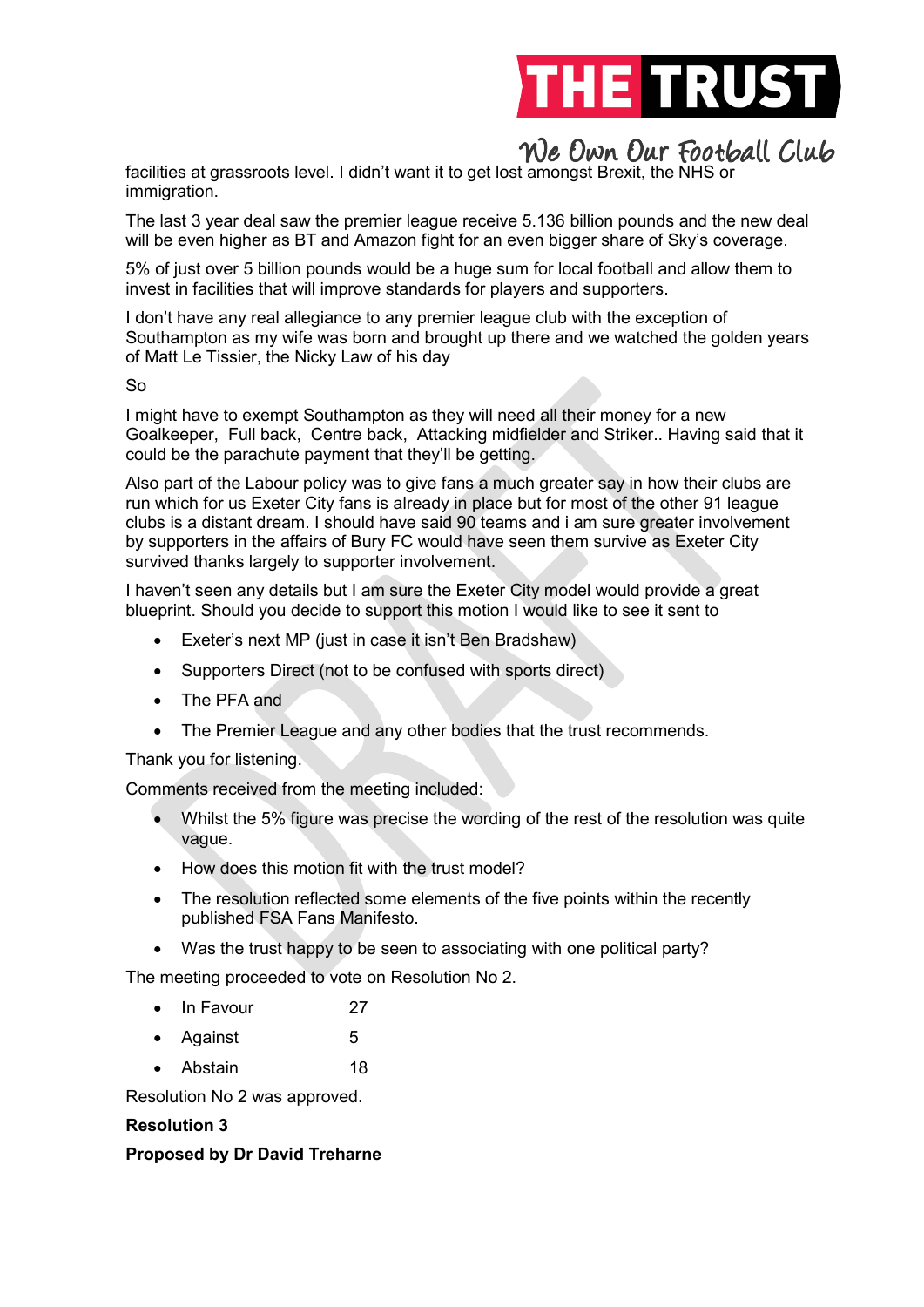

At the 2018 Exeter City Supporters Trust I moved a motion to carry out a performance audit of certain aspects of the working of the Trust. I now wish to move a motion to;

- a) Receive a report from the Chairman of the work undertaken, the progress made and the outcomes achieved.
- b) To have placed before the membership in a timely manner (and no later than 31<sup>st</sup> December 2019) a written summary of the work undertaken and the outcomes and recommendations.

Dave Treharne spoke in support of his resolution. NH stated that Dr Mike Finn who had been commissioned to undertake the trust audit had unfortunately been unwell and therefore progress had not been as expected. Questions were asked as to whether an interim report could be completed in the timescales and what the benefit of an interim report would be so close to receipt of the final report. NH stated that the work could be completed within the timescale.

The meeting proceeded to vote on Resolution No 3.

- In Favour 21
- Against 5
- Abstain 18

Resolution No 3 was approved.

### Trust Chairman's report

Nick Hawker (NH) spoke to his report (Appendix 3)

### Any Other Business

A member asked about greater openness over director's remuneration. The Chair noted that this was reviewed by the Trust Board.

It was noted that the trust was always looking to increase membership. Around 62% of our members have an EX postcode. The Grecian Society is one of the largest at the University and the Ownership Working Group is looking at this. The Junior Grecians are doing great work but it is a challenge to retain supporters in their later teenage years. There has been an increase to 33 in corporate members supporting the STARS campaign. Thanks were given to significant donations from supporters groups to the STARS campaign.

It was noted that a Two Chairs fans forum (Nick Hawker and Julian Tagg) would be held on 2<sup>nd</sup> December.

There being no other business the meeting closed at 13:05.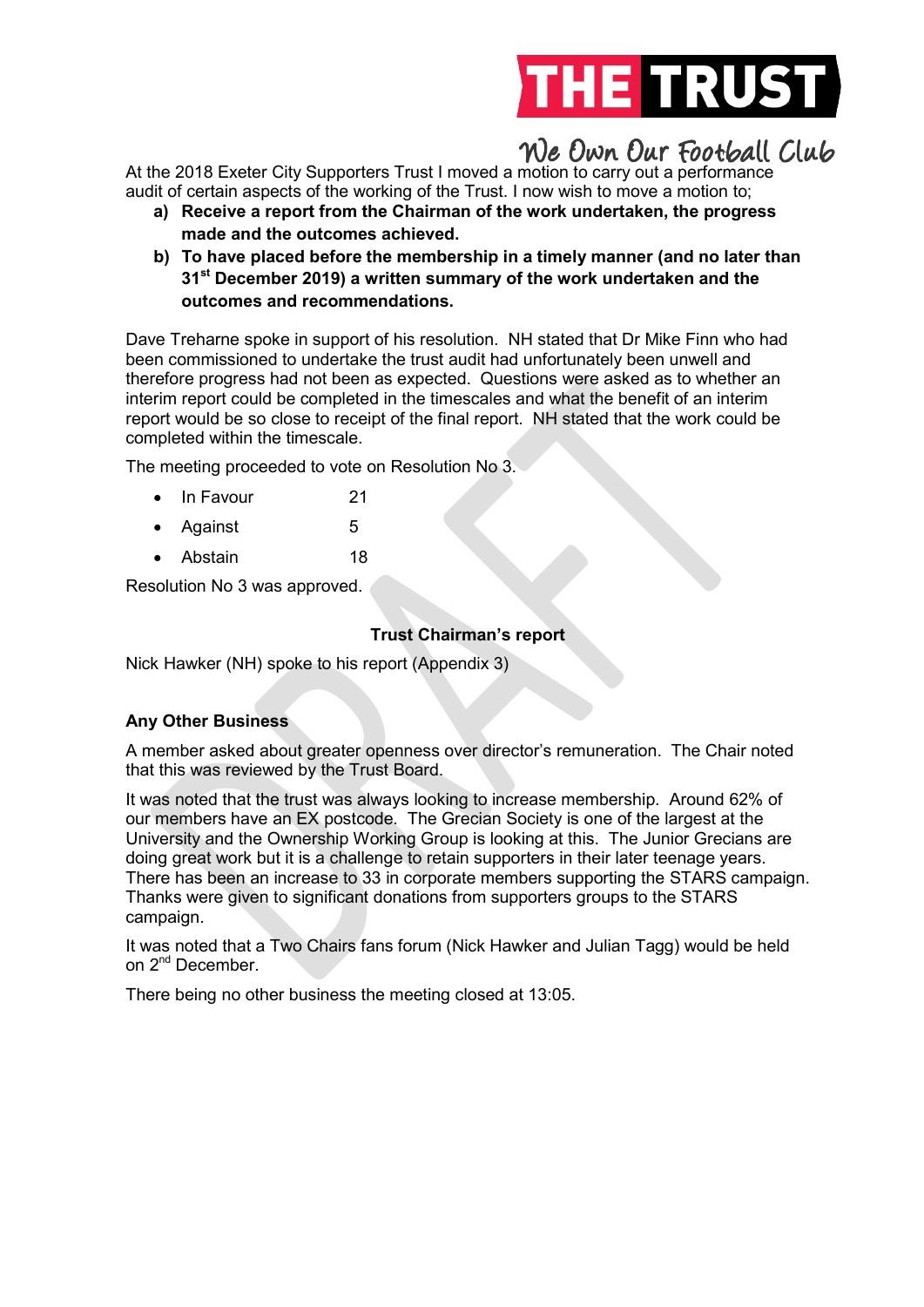

### APPENDIX 1

### Exeter City AFC Limited Income Statement for the Year Ended 30 June 2019

|                                                           |              | 2019<br>£     | 2018<br>£   |
|-----------------------------------------------------------|--------------|---------------|-------------|
|                                                           | <b>Notes</b> |               |             |
| <b>TURNOVER</b>                                           |              | 4,079,870     | 4,183,453   |
| Cost of sales                                             |              | (4,499,917)   | (4,489,821) |
| <b>GROSS LOSS</b>                                         |              | (420, 047)    | (306, 368)  |
| Administrative expenses                                   |              | (1,825,233)   | (1,655,953) |
|                                                           |              | (2, 245, 280) | (1,962,321) |
| Other operating income                                    |              | 615,095       | 648,424     |
| <b>OPERATING LOSS</b>                                     |              | (1,630,185)   | (1,313,897) |
| <b>Transfer fees</b>                                      | 5            | 915,910       | 4,260,976   |
|                                                           |              | (714, 275)    | 2,947,079   |
| Interest receivable and                                   |              | 12,731        | 1,984       |
| similar income<br>(LOSS)/PROFIT BEFORE<br><b>TAXATION</b> |              | (701, 544)    | 2,949,063   |
| Tax on (loss)/profit                                      |              | 85,505        | (507, 311)  |
| (LOSS)/PROFIT FOR THE<br><b>FINANCIAL</b><br><b>YEAR</b>  |              | (616, 039)    | 2,441,752   |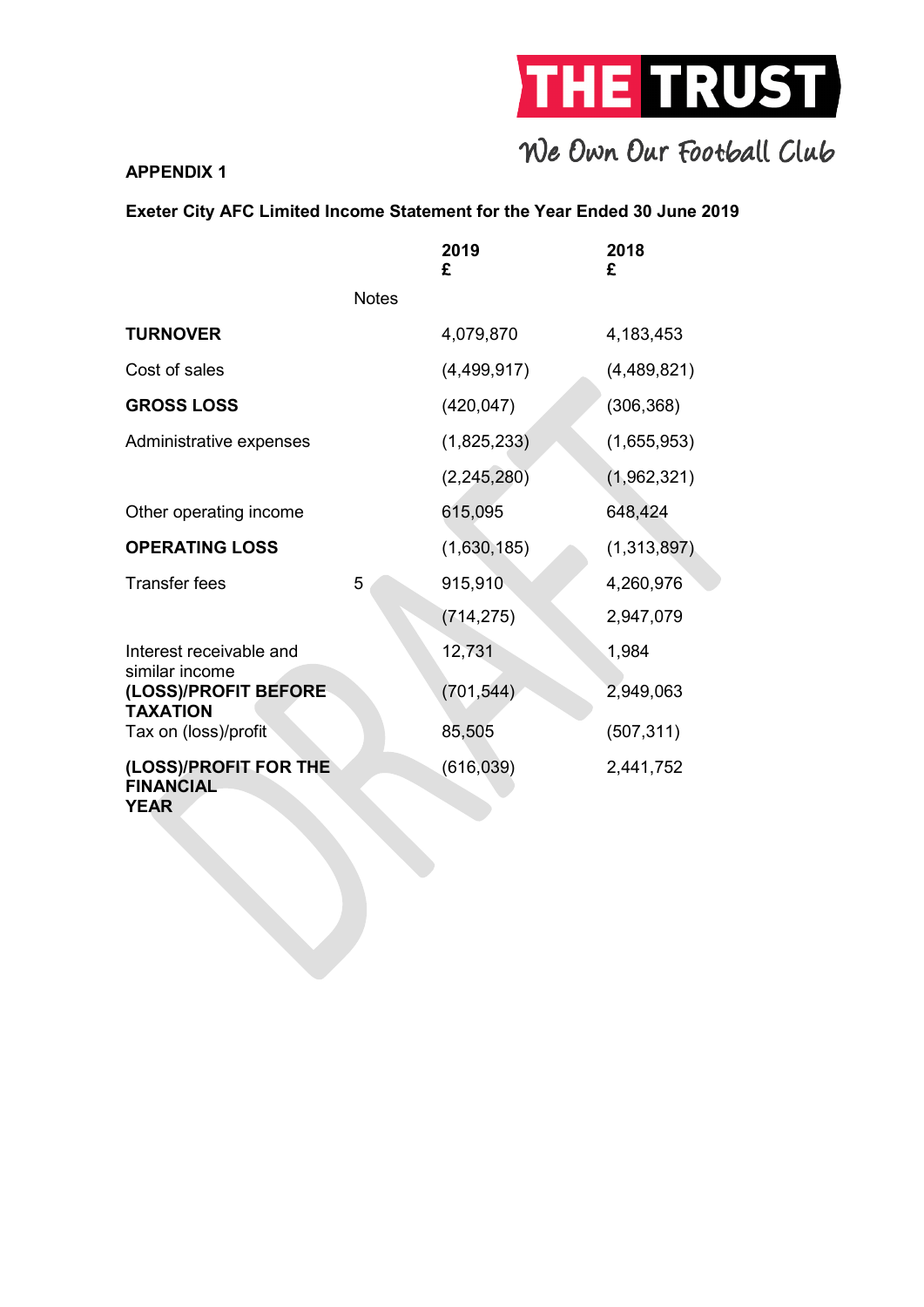

#### Exeter City AFC Limited Balance Sheet for the Year Ended 30 June 2019

|                                                        |                | 2019<br>£   | 2018<br>£   |
|--------------------------------------------------------|----------------|-------------|-------------|
|                                                        | <b>Notes</b>   |             |             |
| <b>FIXED ASSETS</b>                                    |                |             |             |
| Intangible Assets                                      | 6              | 11,400      | 66,697      |
| <b>Tangible Assets</b>                                 | $\overline{7}$ | 1,639,747   | 1,376,317   |
| Investments                                            | 8              | 37,750      | 37,750      |
|                                                        |                | 1,688,897   | 1,480,764   |
| <b>CURRENT ASSETS</b>                                  |                |             |             |
| <b>Stock</b>                                           |                | 23,186      | 35,003      |
| <b>Debtors</b>                                         | 9              | 570,377     | 1,416,423   |
| Cash at Bank and in hand                               |                | 1,717,314   | 2,642,561   |
|                                                        |                | 2,310,877   | 4,093,987   |
| <b>CREDITORS</b>                                       |                |             |             |
| Amounts falling due within one<br>year                 | 10             | (1,086,615) | (1,982,224) |
| <b>NET CURRENT ASSETS</b>                              |                | 1,224,262   | 2,111,763   |
| <b>TOTAL ASSETS LESS</b><br><b>CURRENT LIABILITIES</b> |                | 2,913,159   | 3,592,527   |
| <b>CREDITORS</b>                                       |                |             |             |
| Amounts falling due after more<br>than one year        | 11             | (915, 627)  | (995, 859)  |
| <b>PROVISIONS FOR</b><br><b>LIABILITIES</b>            |                | (16, 903)   |             |
| <b>NET ASSETS</b>                                      |                | 1,980,629   | 2,596,668   |
| <b>CAPITAL AND RESERVES</b>                            |                |             |             |
| Called up share capital                                |                | 39,683      | 39,683      |
| <b>Retained earnings</b>                               |                | 1,940,946   | 2,556,985   |
| <b>SHAREHOLDERS' FUNDS</b>                             |                | 1,980,629   | 2,596,668   |
|                                                        |                |             |             |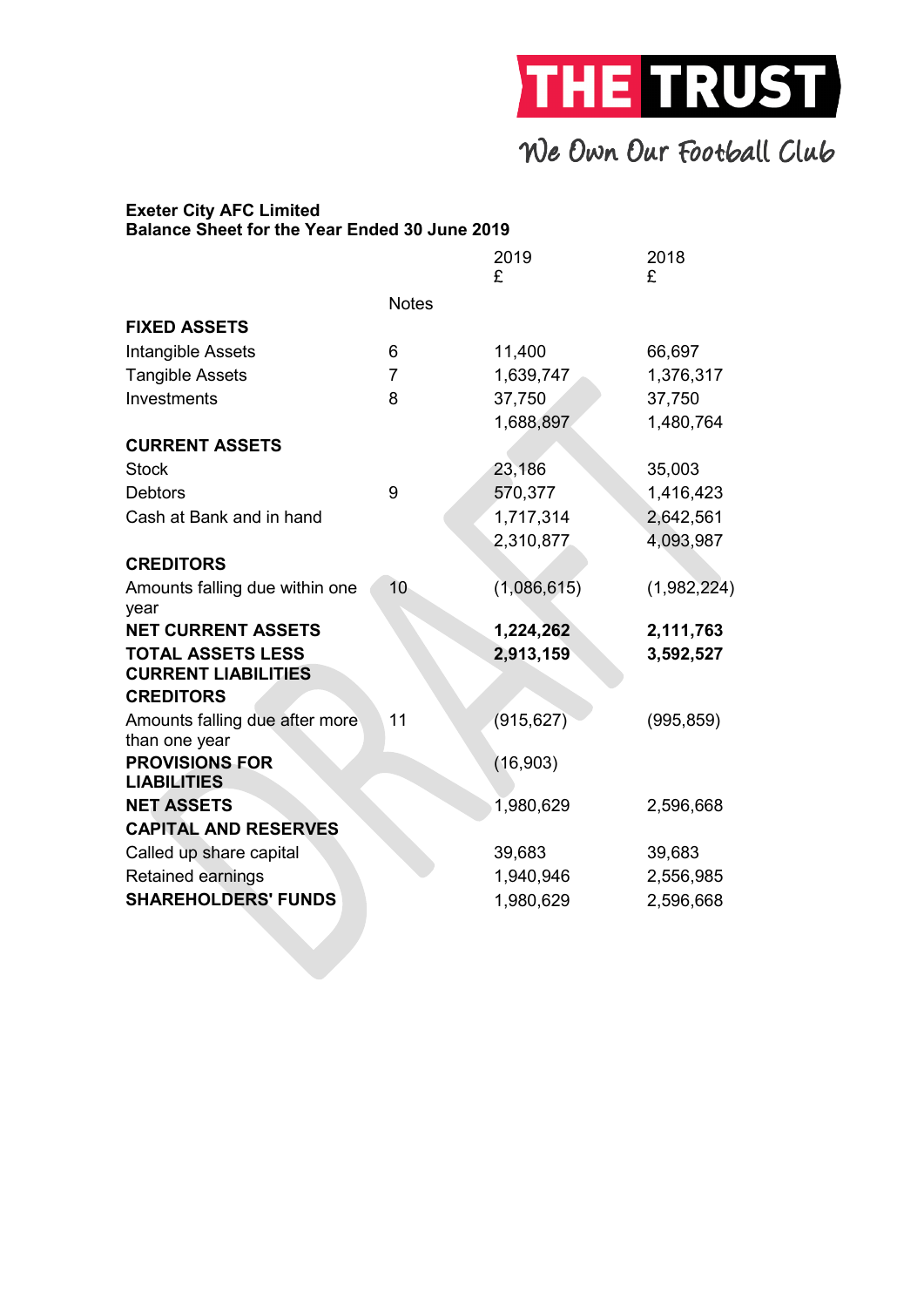

Club Finance Director's Report – Keith Mason

I am going to present to you 2 schedules from the annual accounts for the 2018/19 season

Firstly, the Income statement, this shows a loss before tax (a tax refund) of £702k, this was not unexpected and if fact was better than we budgeted. The reason we expected a loss was because of the budget we gave to Matt Taylor for players, you may remember, and the figure is stated here, that we made a substantial profit last season, this was entirely due to player sales. You can see here £4.3m of transfer fees as opposed to £916k for the 2018/19 season.

Turnover (that is all the sales achieved last season through commercial, gates, shop, bars, kiosks, & Food) was about £100k less than the previous year, this was because of a reduction in gate income.

Cost of sales is a little up on the previous year (this includes the cost of players)

Administrative costs have increased by £170k, again this was not unexpected, because of the profit we made the previous season we allocated more money for repairs around the ground and at the Cliff Hill training ground, the same will also be true for this season and significant work is being carried out at the moment at the Cliff Hill.

Other operating income is income the academy receives.

We also received a reasonable amount of interest last season as we had money on deposit all season.

You can see here that we paid half a million pounds in tax on the 2017/18 accounts, because of the loss we made last season we will get some of that back.

The second schedule is the balance sheet and I will also go through this line by line. Intangible assets is transfer fees paid for players, this category was new last year because we paid what for Exeter is a substantial fee for Jayden Stockley and the correct accounting procedure is to write that fee off over the life of the contract hence £66k was remaining at the end of the 2017/18 season, Jayden was sold in January and we bought Ryan Bowman, the £11k is the amount to be written off over the remainder of Ryan's contract.

Tangible assets are the value of everything we own, stands, 3g pitch, plant and equipment, office equipment etc. – the increase last season was mainly the new stands.

Investments is the shares we bought in 2017/18 in OTR, this is the company formed by friends of the club at the time of the administration to by the old school building in order to retain it for the club, it is the intention to purchase this when the time is right and we had the opportunity to purchase some shares.

Stock show a good reduction last season

Debtors reduced significantly because the 2017/18 balance had amounts outstanding because Ollie Watkins and Jorden Storey have stage payments for their transfers, those are now complete.

Cash has reduced as we would have expected after making a loss in the year.

Creditors have also reduced considerably, the main part of this being the tax we paid from the 2017/18 season profits.

The creditors due after more than one year is made up mostly of the loan by the trust to the club which is not expected to be repaid.

Shareholder funds is the cumulative amount of money the club has made.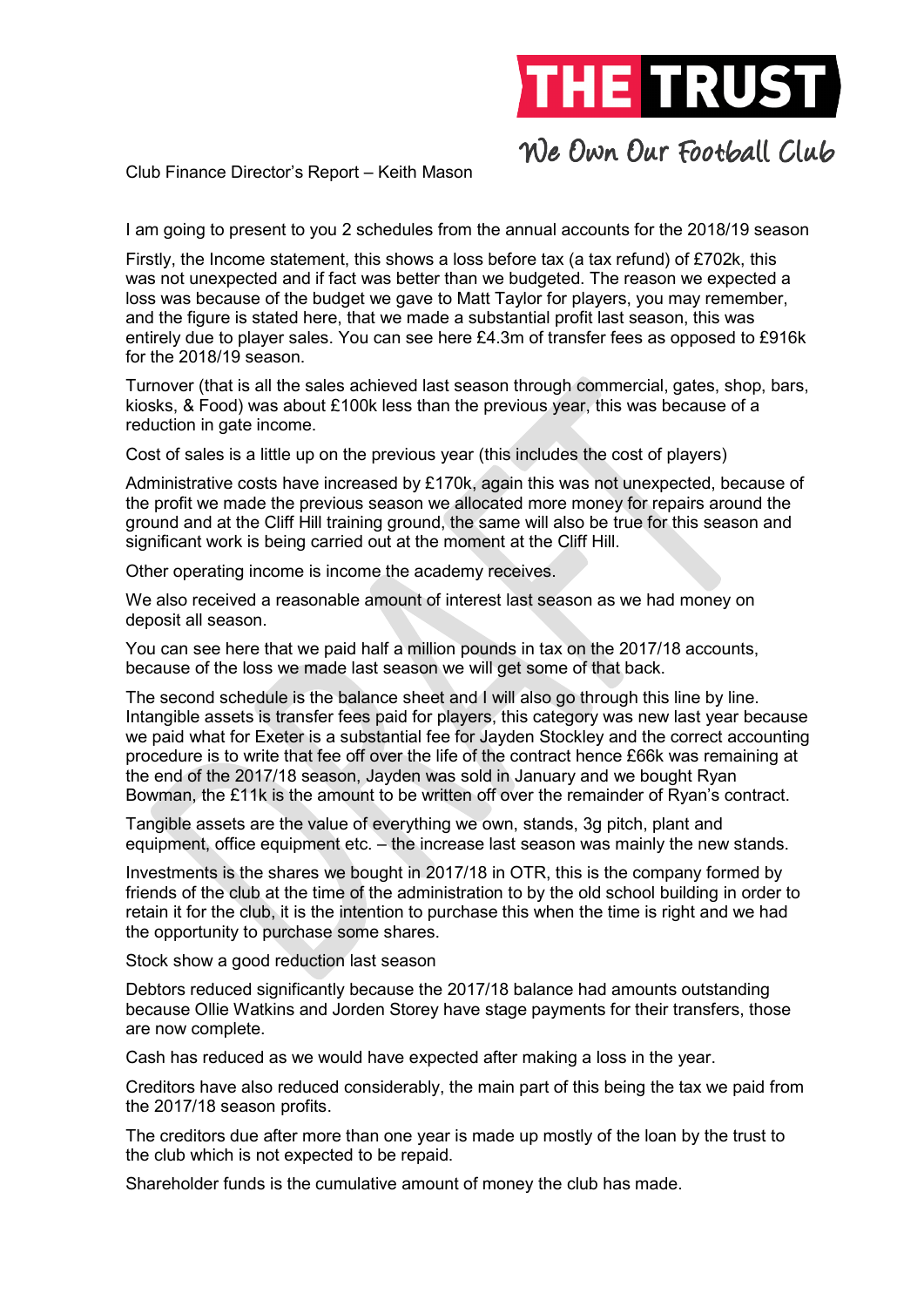

Are there any questions about this schedule?

Before I finish, I wanted to inform you of what we do on a regular basis to ensure the security of the club in the coming years.

Annually a rolling 5-year budget is produced predicting the profits, losses and cash position. This is refined into a detailed 1-year budget which is scrutinised by the trust and the club boards before being agreed. This budget includes a detailed cash flow statement.

Then on a monthly basis Management accounts are produced together with a 3-year cash prediction and then quarterly we recalculate the expected outturn for the year.

All this is done to ensure both boards know with some certainty when and if problems are likely to occur, most importantly cash flow problems, so we can start to plan well in advance the measures required to stave off those problems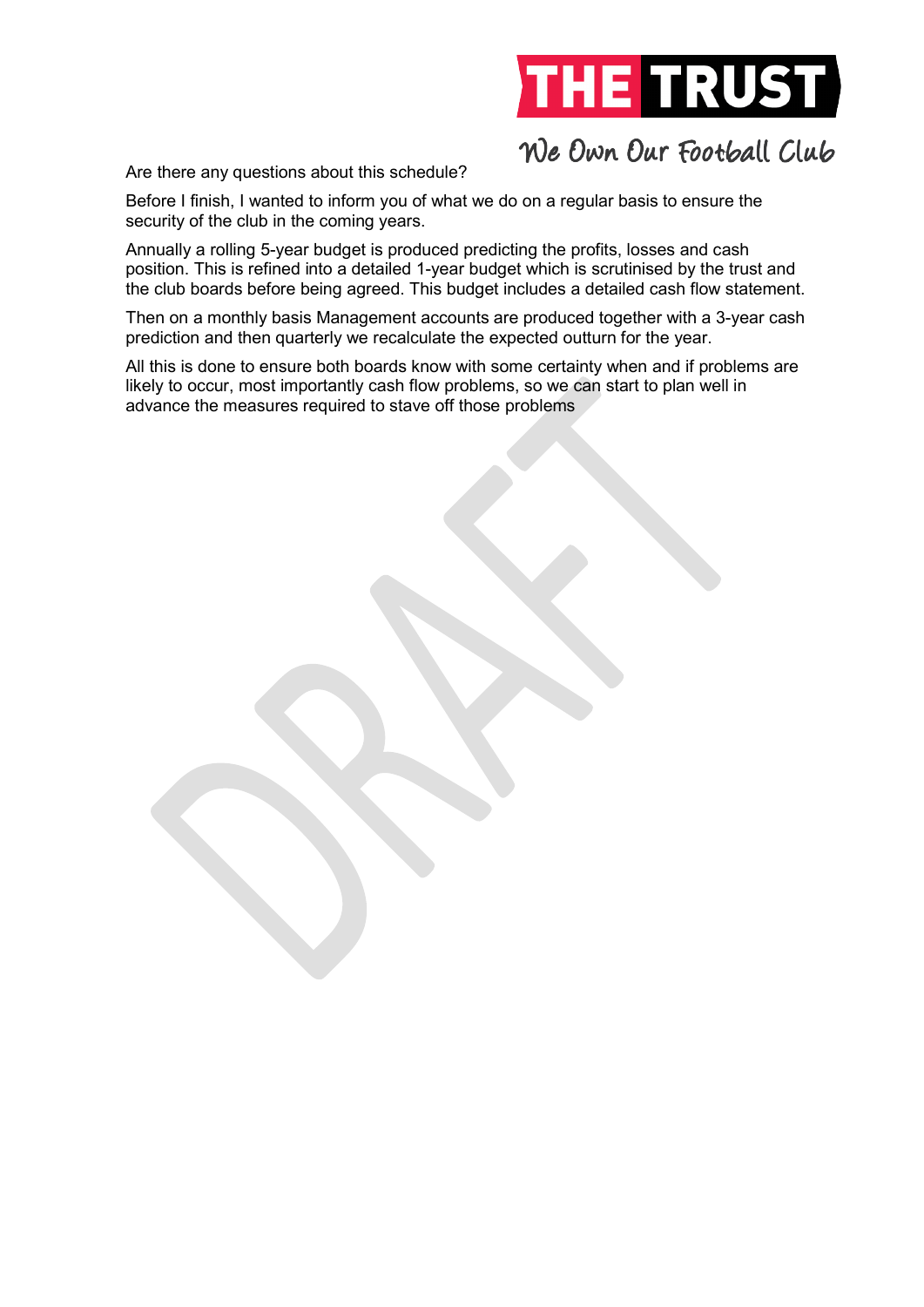

### APPENDIX 2

Club Board Chairman's Report – Julian Tagg

This AGM speech has probably been one of the most difficult for me to write for a couple of reasons. I'm sure you're tired of hearing my voice – and what do I say that is different and original from previous years? Of course there will be some repetition of things I have said over the last three years because they are still just as important now as they were then.

As ever, I will report on the progress of the club, its academy, its CITY Community Trust and my thoughts on how the current position but also the future looks for our club. Nick will speak of the Trusts integration into the 3 areas and your connection into our fan base.

We have heard the financial details and having been through 10 or 12 years of worrying about was going to happen next week or the week after…… to be able to say that whilst there is still a mountain to climb, we have crossed the river and a positive bank balance, primarily due to academy player sales, affords us time to regroup, think and plan for the future. But there is still a lot of work to do.

In terms of the club board and the club staff, there is important and significant stability but also elements of change have been undertaken, they were much needed and as always dictated and driven by the need to progress.

Our new COO Justin Q. continues to show a work ethic which is over, above and beyond what is expected of him, that effort and commitment is mirrored by Gilly, Mark and the whole of the SJP team.

While there have been some changes upstairs, and by this I don't mean the club, but the hospitality team, downstairs the backroom staff are the most cohesive effective and hardworking I have had the privilege to work with over the years. The marketing and communications strategy continues to develop, and after a glowing report last year there are further improvements that again go beyond expectations and bare comparisons way above our station and what is expect and rarely accomplished by a L2 club.

As my personal focus has moved closer to the director of football's role and the further development of the academy, the natural outcome is that my influence becomes much more focused on these two areas. There is no doubt that since the inception of the 'four and four' in the board room that the decision making and control and the running of the club gets ever closer. Much now, as is demanded by you the owners, is in the hands of the trust directors. Whilst sometimes for me this feels uncomfortable, I must recognise that although I am a fan and a member of the trust and have invested now 26 years into this club, ultimately I am an employee. I perhaps haven't always seen it that way, because of my emotional dedication, but that is the reality.

The club board functions exceptionally well, every individual more than pulls their weight and contributes fully. David Lee, to whom we are indebted for not only the fantastic development which is now coming into its own, but also his experience in board meetings to ensures greater focus and direction.

I've heard it many times that the trust membership wants accountability from the board. It now has absolute parity and it is undoubtedly and absolutely true, that in every decision and in every respect, let no-one be in any doubt that is now the case.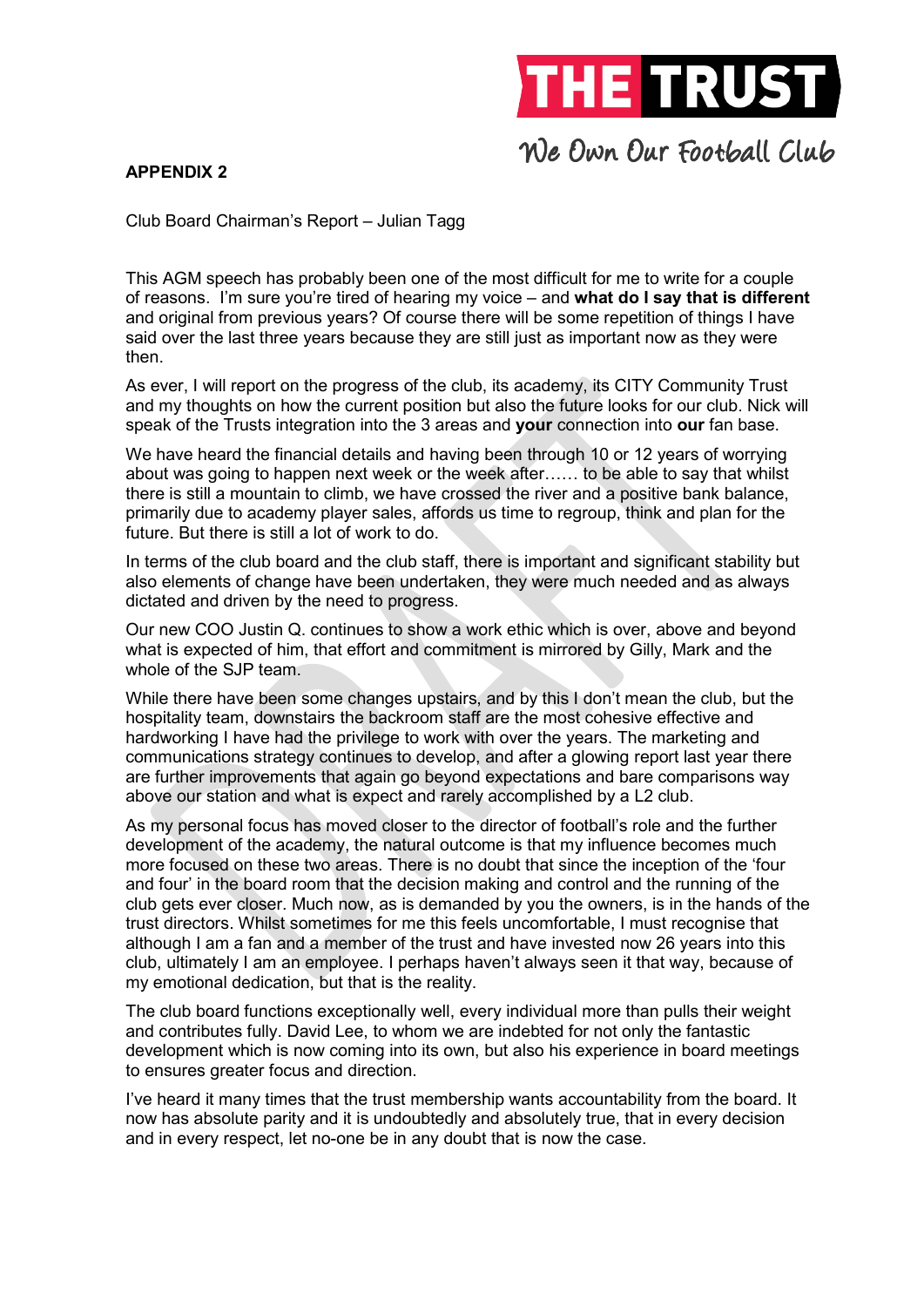

It was exactly the lack of that challenge and accountability that was a major cause of the hiatus at Bolton and the disaster at Bury. Please be reassured, because I hear some perhaps don't believe it, our Club board does hold everybody to account, something that, in my opinion, is missing in so many football clubs and something that should be jealously guarded at Exeter City.

### Playing aspects and the manager

Last year our manager had to hit the ground running, he inherited a squad and had no time to put his own together. I'm definitely never one to want to not want get to the play offs, and it was gutting to miss out by one point. But missing out this summer gave Matt the opportunity to regroup and recruit which he has done so dynamically, assembling a squad in his own name that measures to his standard and expectations.

So, although we may have missed the play offs, I always look for the silver lining in any situation, and in this case, perhaps, that was it.

Our start to the season has been nothing less than exceptional. Regardless of our current position although it was nice to be top of the league for much of the first part of the season, it is where we would all like to be at that time every year, and of course our target at the end, however, undoubtedly there will be tough times. Underneath, foundations, intent, purpose and work ethic and integrity is what is important and what we should measure. In Matt Taylor we have all of those attributes and more. I will talk of our focus and commitment to succession planning later but it's extremely rewarding when your manager turns down what would have been significantly increased financial reward to stay with, as he says, a group of people he respects and trusts. It was also a pleasure to phone Lincoln and tell them to… ff....find another manager!!

Football, as I think we all know, is really like being on a gigantic roller-coaster, huge ups and downs most arriving least of all when you expect them. Nigel Ataganas rehabilitation and return to fitness coincides with Lewis Ward breaking his arm, Nicky Ajosies has a knee operation when Johnny Maxted gets a MOM award and 3 points v FGR …. we lose two games and then annihilate a local team who name slips my mind 4-0 !!

The football roller coaster will continue, no screaming (or booing please!) what we also all know is… you can't get off!

### Academy

And what of the academy, what's to be said? Well of course we always talk about young players, and why not, but for a moment let's look at some of the football staff succession planning, a perhaps unseen role that the Academy plays quietly but hugely effectively.

- Matt Taylor ex-player, employed as the under 23s academy coach, now manager.
- Wayne Carlisle ex player, employed as the academy's coach educator now assistant manager.
- Dan Green ex YT, elevated from under 18s coach to the boot room as the under 23s coach
- Dan started at 10 years old as did Arran Pugh a C.of Ex player now Head of Academy

It's not an accident, and it's not luck.

It's not easy to replace that kind of coaching and managerial talent especially when the success of the Academy is an aspect that we are reliant on, but that work continues.

So back to the young players, who would argue that it's not the best academy in the country? Nicks recent business plan suggest we should aim at being the best in the SW. I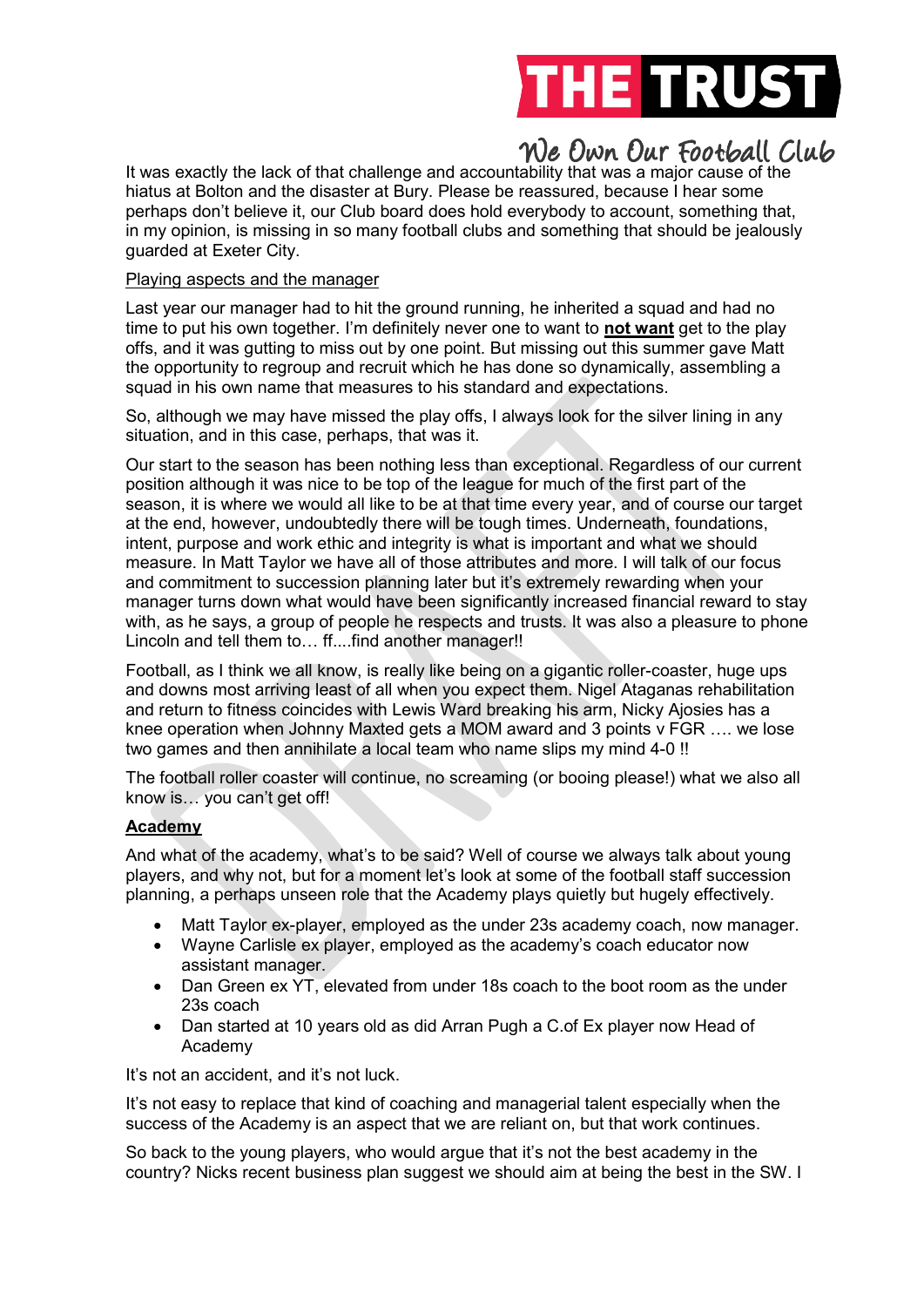

disagree. Only Sunderland a club not long out of the premier division, and with a 50,000 seat stadium and a Cat 1 licence can boast a better return on investment in the whole of the football league in terms of home-grown players in the last 3 to 4 years. If we go back a few more years I think that number 1 spot would be ours. Our aim is and remains, to be the best in the EFL.

I met yesterday with an official of the Premier League to emphasise the significance and importance of youth development and to put our case. I believe there is the green shoots of understanding as to why the current compensation position bought about by EPPP needs revisiting and reviewing. I will continue to canvass, agitate and lobby wherever and whenever possible.

ALL that said, irrespective, we have to be very very careful and be cognisant that what has taken 20-25 years to build needs constant attention, improvement, and brave innovation to stay on top and even then, despite the intensity of effort at The Cliff and beyond every day, we must now expedite the detailed strategy, already in place, addressing what we do in the coming next five years.

Any organisation, including our own, can easily have a barren spell for two or three years. This is something we have thankfully avoided, but we must understand this is not a car production line, let's not forget 2014, the need for a loan from the PFA because of exactly that, we are dealing here with a million variables. We must be cognisant of the fact that if it were to dip to what is actually normal for the vast majority of all the other clubs in the EFL perhaps beyond, consequences for our budgeting could be catastrophic.

### The Future

I could almost cut and paste these lines from last year's speech. This club is in a better position that I think I or anybody else can ever remember, but in terms of ultimate stability, competitiveness and any kind of ambition, all we have done is bought ourselves enough time to make some decisions and strategize a way forward. As I said last year, ultimately the decision of what to do next is yours. What are our options?

Any business must have a clear vision, a clear sense of direction supported by a solid business case, you can only drive change when those facets are clear and importantly we must, must, agree that common sense of direction. The B word (Bury Bolton and even Brexit) shows you what can happen if we don't.

Motivation is about creating the right amount of fear. Our hard fought, hard earned, financial position may blind some to the reality but let me tell you I am scared, I am fearful not for tomorrow like I used to be but for our longer term future.

### Options?

1. We could do nothing and accept where that takes us

2. We could review our model, seek external investment, not in the same way of pretty much every other club I hasten to add, but perhaps along the lines of the German model, by far the most financially successful league in the world, perhaps a hybrid of our own making?

(Or we could take a leaf out of Mansfield or Salfords book and throw the kitchen sink at it!)

3. We could move house such as Luton or Bournemouth and so many others are doing or about to do exactly that and create a ground for the 450,000 demography and cater for the leisure demands of Greater Exeter, football, music, hospitality, exhibitions, conferencing accommodation? Or like I said at the beginning we could do nothing. The cliff or the juggernaut, its coming!!! Its not going to disappear or "go away".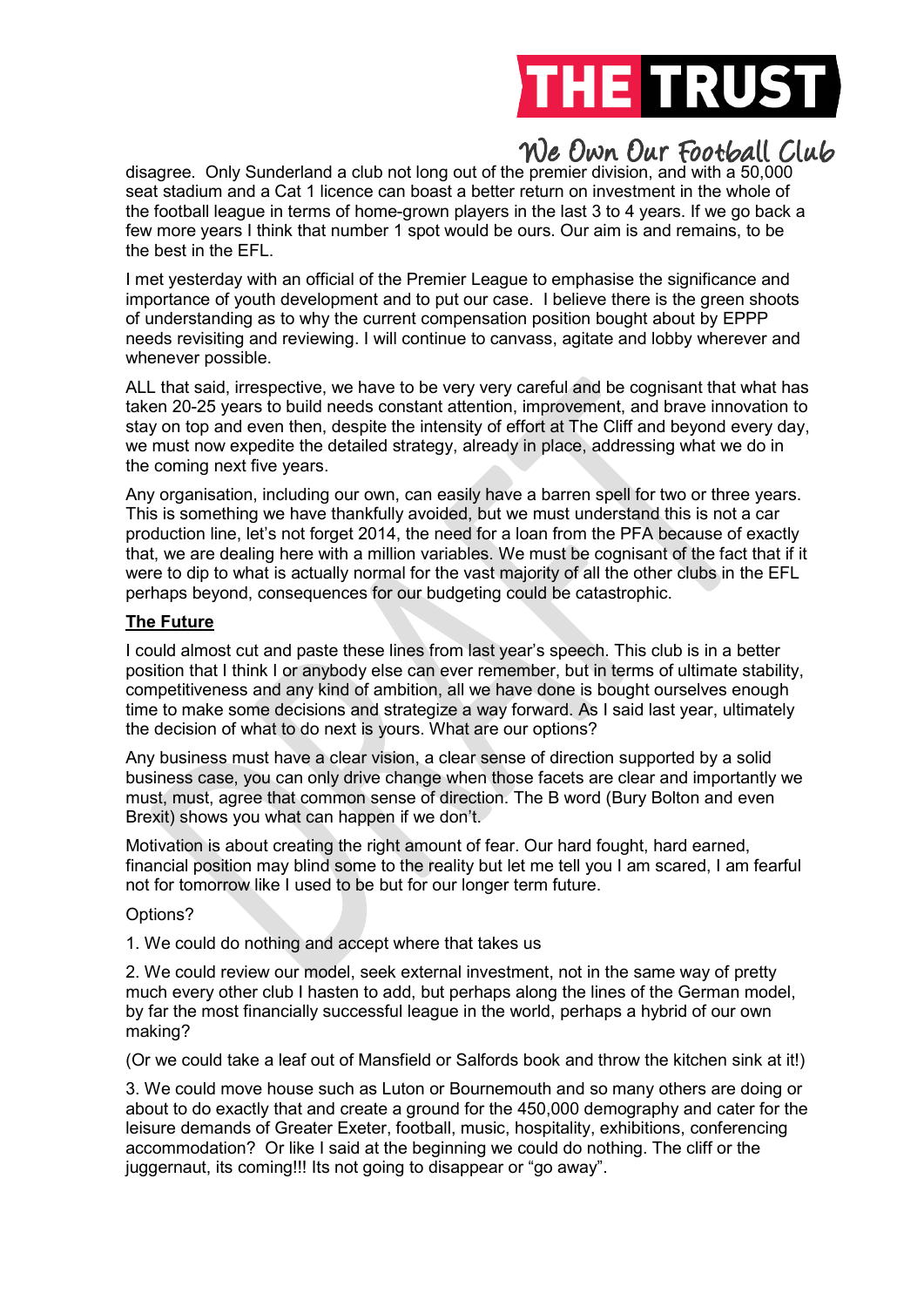

If it is decided it's to be number 1. it will be a great relief to me as I have a mountain of other things I would like to do with my life before it's over, but I'll wait a bit longer for you… the Trust… the owners to decide, as bumping along the bottom waiting for the juggernaut to catch up has no appeal for me and I believe many others. If you look at this city, Exeter. If the university hadn't invested as it did 20 years ago it wouldn't be where it is now, if the city council hadn't invested as it did 10-15 years ago, it wouldn't be where it is now, and if Tony Rowe (Rugby Club) hadn't done the same thing, the proverbial one man and his dog at the county Ground would have likely been a reality. I make no apologies for saying this, some won't like it but I feel I have to, partly maybe because I don't shirk responsibility but mainly and primarily because its ambition and purpose that get me out of bed in the mornings.

### In summary

The back office is fantastic, the board continues to progress, the academy reaches yet further new heights, last year I said Sparks would be flying. They are and he is.

CCT goes from strength to strength and is recognised as the jewel in the crown of the club's community commitment and outreach, the stadium looks fantastic and so does the training ground - although that is under review for further steps as ever. And unlike every other trust our Trust and our Grecian groups, in fact our whole supporter base, the main keys to our success just will not give in and I see them grow stronger every day. It's what makes us what and who we are. No doubt I won't last for ever and the end is ever closer, I won't stand in the way when I feel that the time is right, as I wish to step away with grace and goodwill rather than so many chairman who overstay their welcome and things end in acrimony. I, with your help, must not let that happen. In the meantime thank you for listening and I await your decisive instruction.

Thank you. Julian Tagg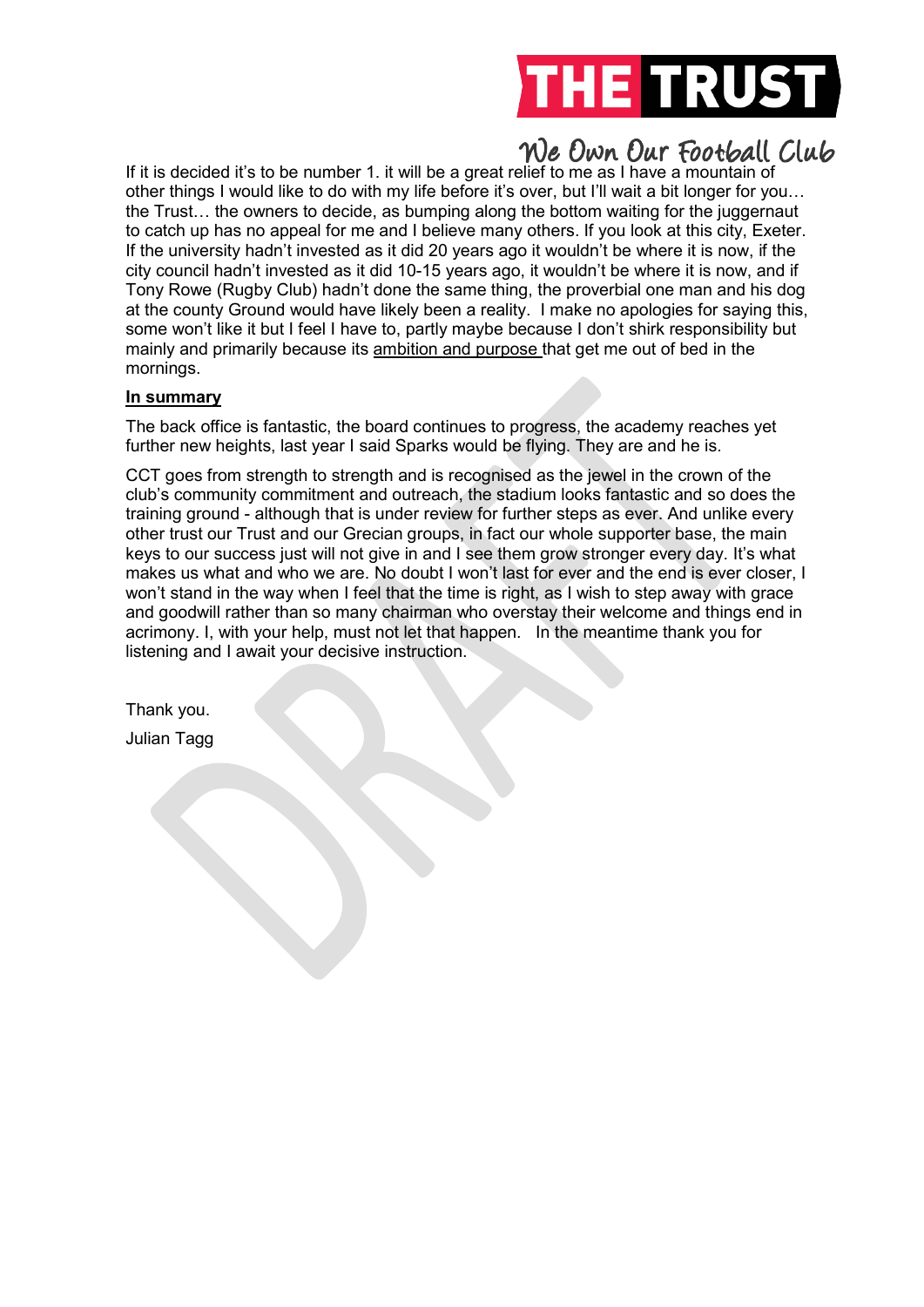

### APPENDIX 3

### Trust Chairman's Report – Nick Hawker

Welcome to this year's annual general meeting of the Exeter City AFC Supporters Society Limited.

Can I begin by thanking all the candidates for this year's Trustee elections? I should add well done to those that have been successful, and my commiserations to those that haven't. I certainly hope that this doesn't put you off standing at another time. I should also thank John Street, our returning officer, Peter Hayes for being our volunteer observer, and of course Phil Burden for organising the documentation, the despatch of that documentation, and not least, for reminding me when I had to get things done by! I also want to give a special mention to the East Devon Grecians. The EDG's are always keen supporters of the Trust and their assistance in stuffing envelopes, fixing labels, and eating custard creams that would otherwise we bound for Trust Board meetings (or so I've heard) has been invaluable. Not only does it ensure that everything is completed on time, but it also saves us a considerable sum of money. So, thank you to you all!

Last year a gentleman in the gathering asked me about targets for Club Board directors and I responded by saying that this was in progress. Back in January we implemented changes to the Club Board, via its Governance Group, that included the introduction of a Chair to the Club Board who would be non-voting and therefore able to act independently. Part of this process was to create job role descriptions for directors and senior staff, and these sat alongside associated targets. The latest targets, which go before the Club Board at the December board meeting, are wide ranging and include financial performance targets as well as some relating to business improvement. To date, on two targets we are exceeding expectation (based on this current year); these are around gate receipts and commercial income.

You will have also noticed that each Trust elected Club Board director now has a specific role and associated targets. They are Directors of:

- Supporter Engagement;
- Community Engagement; and
- Finance & Governance.

We will publish details of these roles and targets on our WEB site shortly. I know that our Director of Supporter Engagement has already been doing the rounds of various Grecian Groups, gathering information on what works for our supporters and what doesn't, as well as keeping a watchful eye on safeguarding for the Club. Our Director of Community Engagement has engaged with Exeter Cathedral, an Exeter Community Initiatives group, as well as taking a Trustee role on the City Community Trust and, as for the Director of Finance & Governance, I can assure you all that the Club are well aware of their presence and is expertly providing assistance in the process and procedures followed by the Club, as well assisting in it legal matters around the recovery of debt.

In respect of the working groups we continue to work hard on your behalf. We have supported the Exeter City Women's team financially through team sponsorship, ensuring they had a table at the end of season awards evening, and of course, their game against Buckland Athletic played at St James Park, which we sponsored and in doing so, ensured free entry to that game for Trust members and the under 16's. We also sponsored the excellent Sporting Memories, held at St James Park, and helped fund accommodation for the disability counts team when they played in a competition at St Georges Park.